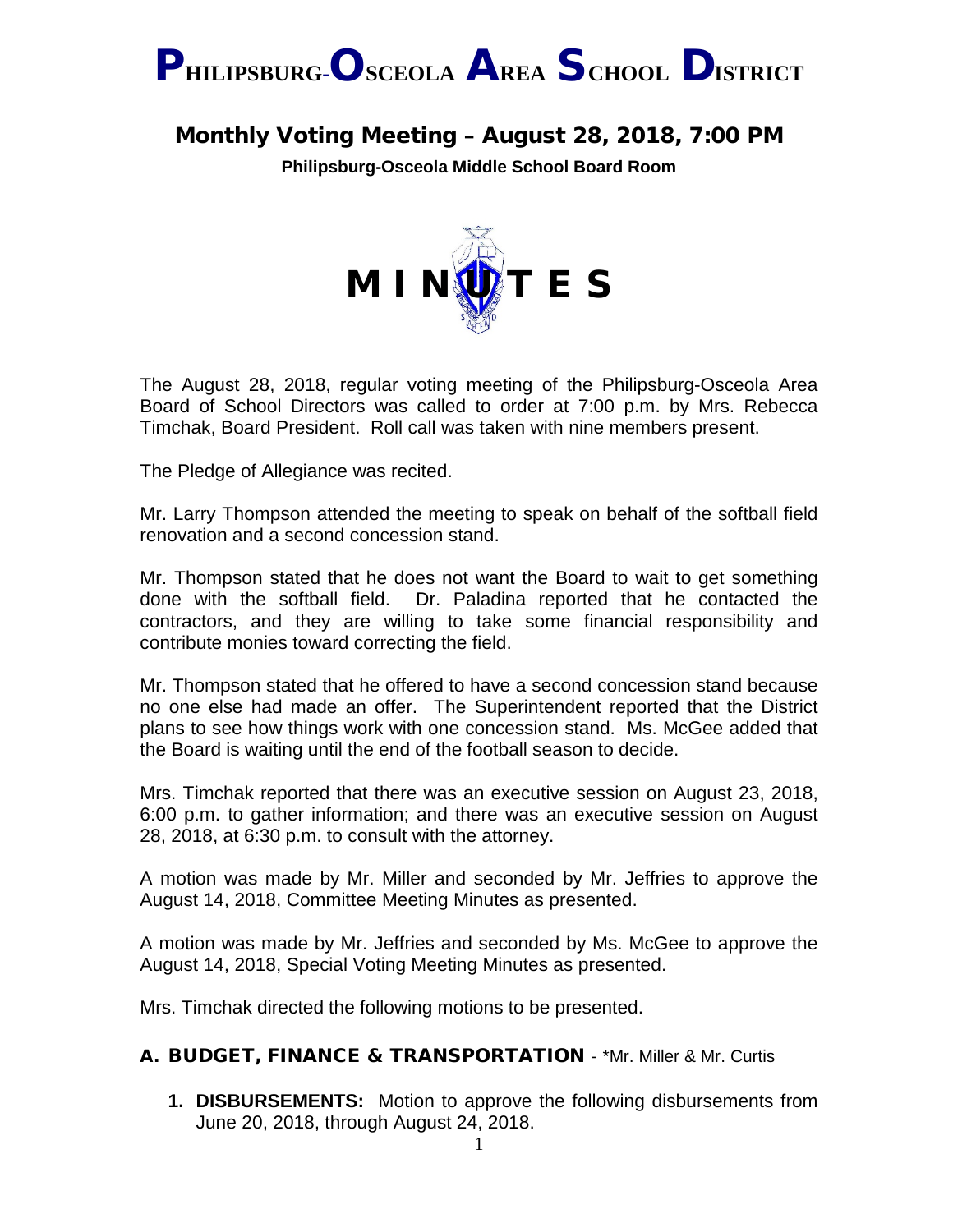| \$3,100,951.86  | <b>GRAND TOTAL</b>                                    |
|-----------------|-------------------------------------------------------|
| 693.88          | Student Activities Accounts (checks 814570 to 814572) |
| 3,054,794.76    | General Account (checks 42956 to 43322)               |
| 7,981.75        | Cafeteria Account (checks 509400 to 509411)           |
| \$<br>37,481.47 | Athletic Account (checks 222608 to 222645)            |

| <b>PAYROLL:</b> | June 1, 2018    | \$505,526.97 |
|-----------------|-----------------|--------------|
|                 | June 18, 2018   | 500,227.07   |
|                 | June 29, 2018   | 520,071.53   |
|                 | July 13, 2018   | 452,173.43   |
|                 | July 27, 2018   | 460,796.43   |
|                 | August 10, 2018 | 499,514.91   |
|                 | August 24, 2018 | 482,911.08   |
|                 |                 |              |

- **2. FINANCIAL REPORT:** Motion to approve the PO Basketball Tip Off Club Financial Report, dated July 11, 2018.
- **3. FINANCIAL REPORT:** Motion to approve the Track & Field Financial Report dated June 1, 2018.
- **4. BASEBALL REPORT:** Motion to approve the PO Mountaineer Baseball Report.
- 6. **TRANSFER FUNDS:** Motion to approve the retroactive transfer of \$1 million from the PSDLAF to M&T General Fund account on August 3, 2018.
- 7. **TRANSFER FUNDS:** Motion to approve the transfer funds of \$1 million from First National Bank account to M&T General Fund account.
- **8. RESCIND MOTION:** Motion to rescind motion B-5 from the June 26, 2018, Minutes permitting former officers of the Quarterback Club to construct a second concession stand with the money that they raised due to the current officers of the Quarterback Club keeping the money for other uses.
- **11.NEW BUS STOPS:** Motion to approve the following new bus stops, effective beginning the 2018/19 school year.

ROUTE 2 – PE – 825 Tyrone Pike ROUTE 5 – OME – 347 Ernestville Road ROUTE 8 – POMS/POHS – 5055 Drane Highway ROUTE 14 – PE – 1700 Black Moshannon Road ROUTE 19 – PE – 1723 Wallaceton/Bigler Highway ROUTE 22 – OME – Osceola Mills Firehall, Stone & Second Streets ROUTE 23 – OME – 1630 State Street, 1777 State Street

**12.BUS DRIVERS:** Motion to approve the following Fullington Bus Company drivers, effective beginning the 2018/19 school year.

Bailor, Tom **Brion, Stephen** Carles, Robert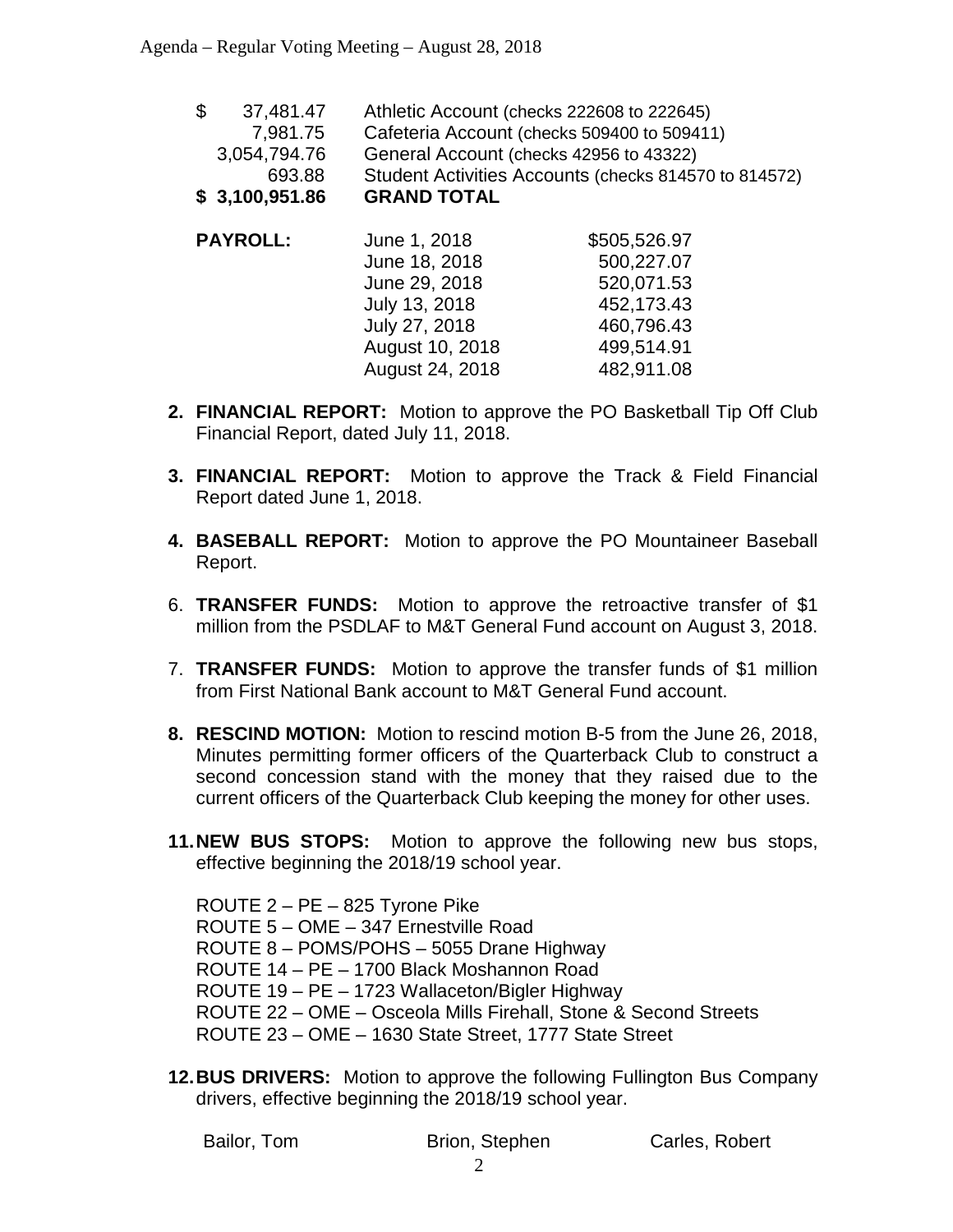| Conklin, Barb     | Folmar, Kathy      | Josephson, Marge |
|-------------------|--------------------|------------------|
| Couturiaux, Amber | Fullington, Mike   | Jury, Allen      |
| Couturiaux, Duane | Gray, Thomas       | Knepp, Jeff      |
| Couturiaux,       | Hahn, Ronald       | Luzier, Ann      |
| <b>Theresa</b>    | Hazel, Theresa     | Martin, Beth     |
| Creek, Robert     | Hensal, Karen      | Moskel, Paul     |
| DeGrasse, Eugene  | Hensal, Ron        | Shaw, Shawn      |
| DeGrasse, Evelyn  | Hockenberry, Debra | Templeton, Jody  |
| English, Robert   | Johnson, Alicia    |                  |

**13.BUS/VAN DRIVERS:** Motion to approve the following Long's Bus Company drivers, effective beginning the 2018/19 school year.

Bainey, Barbara Beezer, William Boulton, Jolene Coval, James Crain, Julie Ebert, Jennifer Foster, Barbara Foster, David Gross, Pamala Jackson, Peggy Jordan, Matthew Kelly, Albert Kephart, Kelly Kolesar, Dennis Lannen, James Lansberry, Earnest Long, Ted Maguire, Faith Maguire, Joel McKnight, David Miller, Maryann Myers, Michele

Olson, Sarah Phillips, William Seivers, Lisa Stratton, George Sweester, Paula Walker, John Weseky, Andrea Williams, Joan Wills, Suzanne

**14.BUS/VAN DRIVERS:** Motion to approve the following Stauffer's Bus Company drivers, effective beginning the 2018/19 school year.

| Franklin, Shannon | Orndorf, Travis | Weller, Rodney |
|-------------------|-----------------|----------------|
|-------------------|-----------------|----------------|

- B. BUILDING AND GROUNDS \*Mr. Curtis & Ms. McGee
	- **1. DISPOSE OF MEDIA EQUIPMENT:** Motion to dispose of outdated media equipment at the Middle School.
- C. COMMUNITY RELATIONS \*Mr. Jeffries & Mr. Miller

### D. CURRICULUM, INSTRUCTION & ASSESSMENT –\*Mrs. Lamb & Mrs. Bush

- **1. COOPERATIVE AGREEMENT:** Motion to approve the Cooperative Agreement between Philipsburg-Osceola Area School District and Saint Frances University for the College in High School Program for the 2018/2019 academic year.
- **2. FACULTY HANDBOOKS:** Motion to approve 2018/2019 Faculty Handbooks for Philipsburg-Osceola High School and Philipsburg-Osceola Middle School.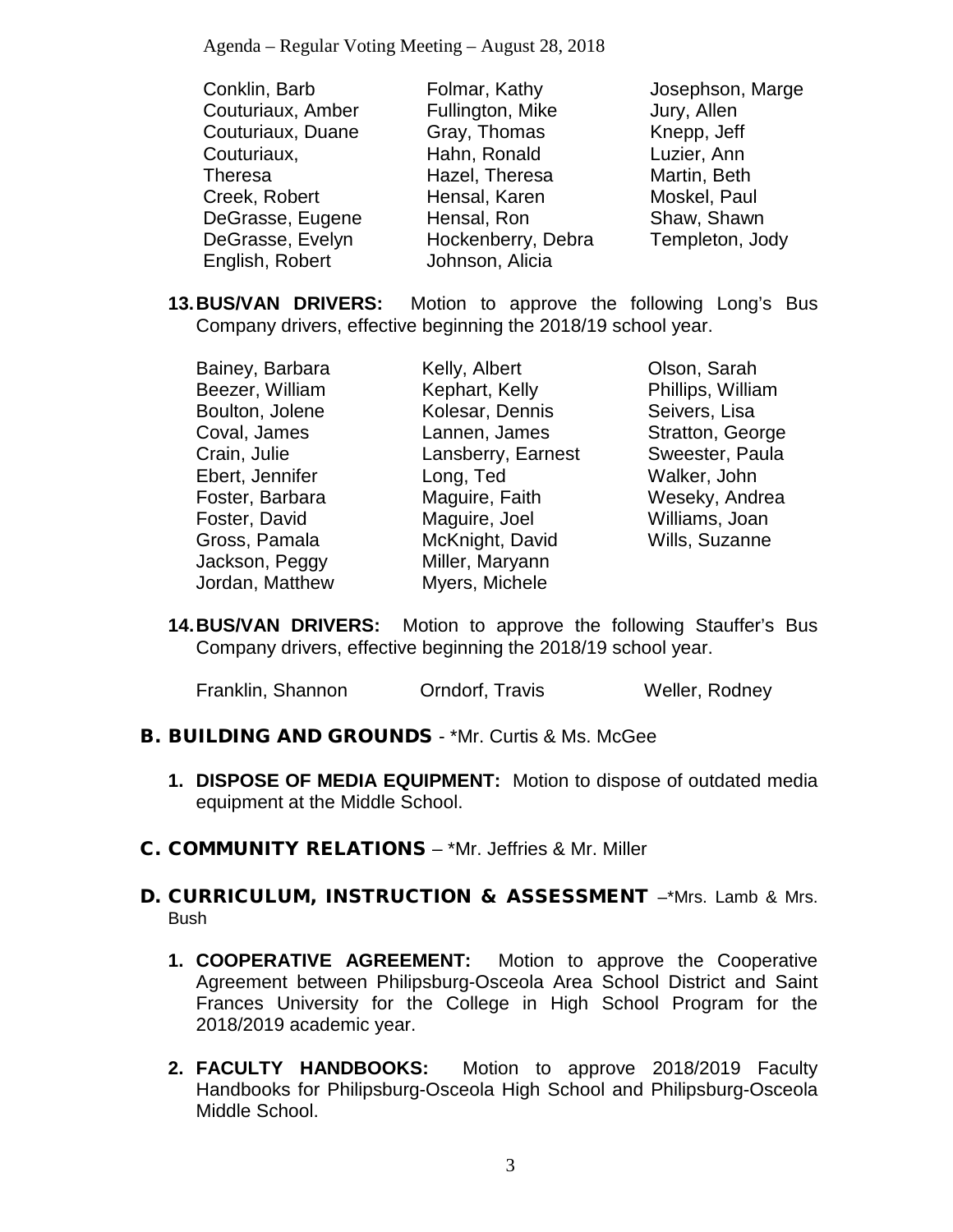- **3. STUDENT HANDBOOK:** Motion to approve the 2018/2019 Student Handbooks for the Philipsburg-Osceola High School and the Osceola Mills Elementary School.
- **4. FIELD TRIP REQUESTS:** Motion to approve the field trip requests as presented.
- E. PERSONNEL COMMITTEE \*Mrs. Bush & Mrs. Lamb
	- **1. SCHOOL SAFETY & SECURITY COORDINATOR:** Motion to approve Robert Mann as School Safety & Security Coordinator, effective immediately.
	- 2. **RESIGNATION:** Motion to accept the resignation of Jacob Mandell as a Music/Chorus teacher at the Middle School, effective close of business October 17, 2018, or upon finding a replacement, whichever is sooner.
	- 3. **POST:** Motion to post a Music/Chorus teacher at the Middle School, posting effective August 20, 2018.
	- 4. **RESIGNATION:** Motion to accept the resignation, for retirement purposes, of Dorothy Maurer, a 5.75 hour Special Education Instructional Assistant at Osceola Mills Elementary, effective immediately.
	- 5. **POST:** Motion to post a 5.75 hour Special Education Instructional Assistant at Osceola Mills Elementary, posting retroactive to August 13, 2018.
	- 6. **TRANSFER:** Motion to transfer Nanette Siegfried from a 5.75 hour Special Education Instructional Assistant at the Middle School to a 5.75 hour Special Education Instructional Assistant at Osceola Mills Elementary, effective upon finding a replacement for the Middle School positon.
	- 7. **POST:** Motion to post a 5.75 hour Special Education Instructional Assistant at Middle School, posting retroactive to August 27, 2018.
	- 8. **RESIGNATION:** Motion to accept the resignation of Barbara Kephart, a 5.75 hour Special Education Instructional Assistant at Philipsburg Elementary, effective August 20, 2018.
	- 9. **POST:** Motion to post a 5.75 hour Special Education Instructional Assistant at Philipsburg Elementary, posting retroactive to August 22, 2018.
	- **10.STUDENT TEACHERS –** Motion to approve the following student teachers for the 2018-2019 school year.

### **Student Teacher Mentor**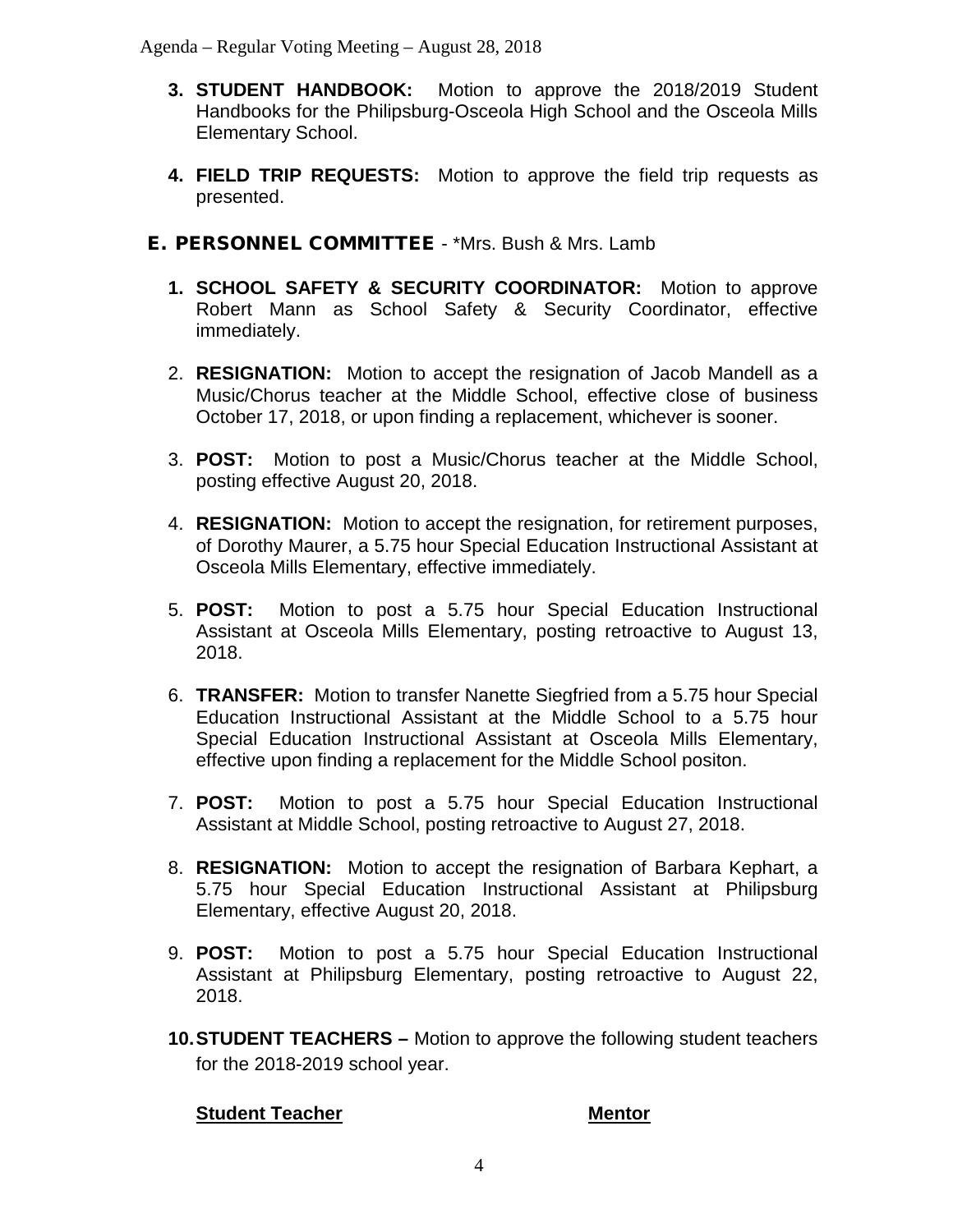Valentik, Bailey Sypa, Christine

**11.TEACHER MENTORS –** Motion to approve the following teacher mentors for the 2018-2019 school year.

### **New Teacher Mentor**

| Bush, Courtney        | Matson, Kris            |
|-----------------------|-------------------------|
| Lacourt-Pelka, Gladys | Seltzer, William (Fred) |
| Sayles, Joshua        | Selfridge, Elaine       |

- 12.**UNPAID LEAVE:** Motion from a teacher to approve a request for additional unpaid leave from approximately December 3, 2018, through and including December 21, 2018, for child care purposes, due to exhausting FMLA.
- 13.**CONFERENCES/PROFESSIONAL DEVELOPMENT:** Motion to approve the Superintendent's participation in conferences/professional development provided by the IU#10, PSBA, PARRS, PASBO, NSBA, PASCD, and AASA for the 2018/2019 school year.
- **14.MEMORANDUM OF UNDERSTANDING:** Motion to approve the Memorandum of Understanding between Philipsburg-Osceola School District and Philipsburg-Osceola Education Association to establish a Health Reimbursement Arrangement (HRA) for employees who do not qualify for a Health Savings Account (HSA).
- F. POLICY COMMITTEE \*Ms. McGee & Mr. Massung

## G. STUDENT AFFAIRS, EXTRA-CURRICULAR, DRUG & ALCOHOL PREVENTION, & STUDENT DISCIPLINE – \*Mrs. Droll and Mr. Jeffries

- **1. RESIGNATION:** Motion to accept the resignation of Alexis Bacher as the Varsity Girls' Basketball Head Coach, effectively immediately.
- **2. POST:** Motion to post the following positions: Girls' Basketball Varsity Head Coach, Girls' Basketball Varsity Assistant Coach, Girls' Basketball Junior High Head Coach, and Girls' Basketball Junior High Assistant Coach, posting retroactive to August 9, 2018.
- **3. RESIGNATION:** Motion to accept the resignation of Chasity Yeckley as Co-Head Middle School Softball Coach, effective immediately.
- **4. RESIGNATION:** Motion to accept the resignation of Stephanie Kendrick as the Girls' Soccer Junior High Head Coach, effective immediately.
- **5. POST:** Motion to post a Girls' Soccer Junior High Head Coach position, posting retroactive to July 24, 2018.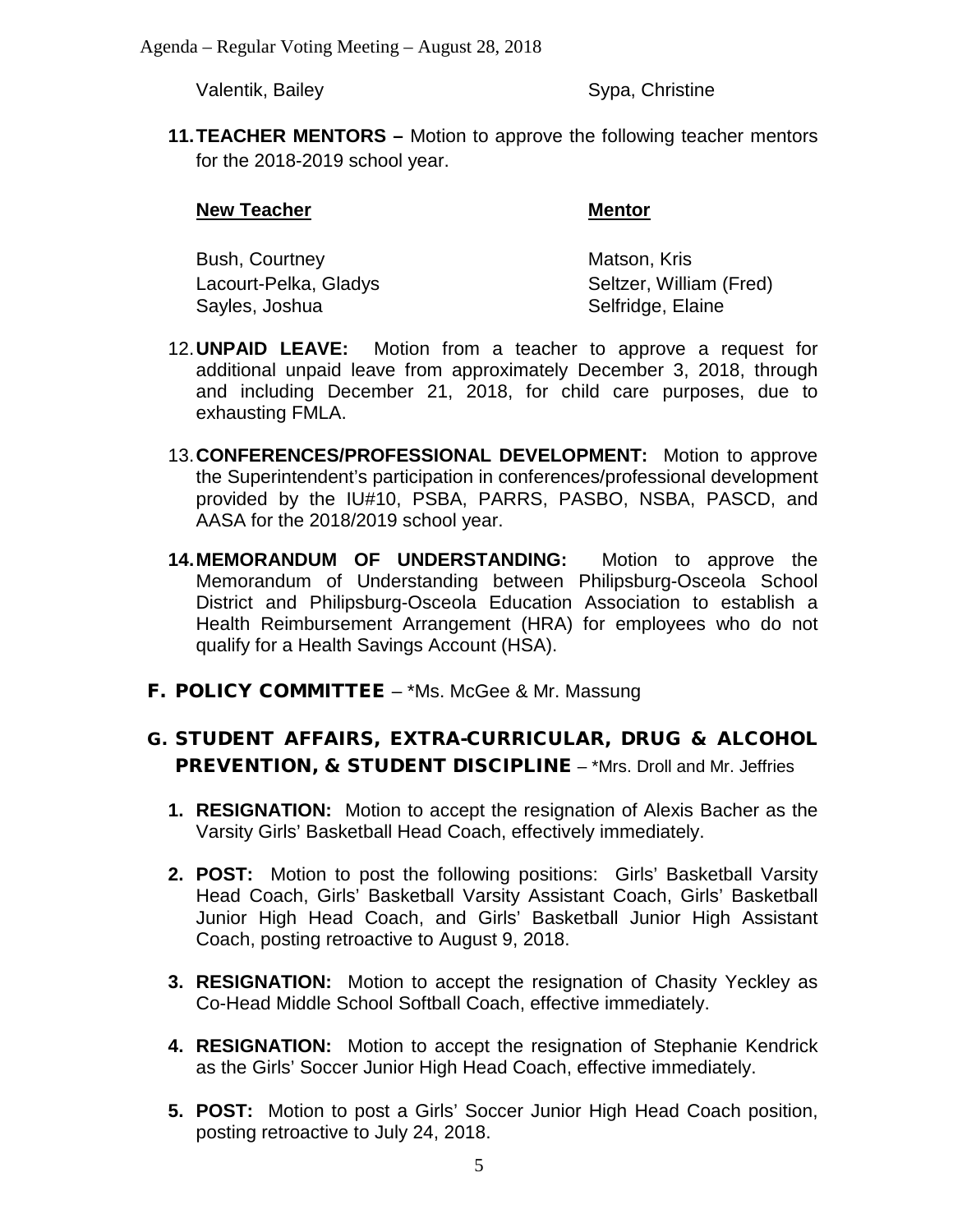**6. PAY ADJUSTMENT:** Motion to correct the following coaching salaries from the June 26, 2018, Minutes.

| <b>NAME</b>  | <b>SPORT/ACTIVITY</b>             | <b>FROM</b> | тο         |
|--------------|-----------------------------------|-------------|------------|
| Long, Stefan | Girls' Soccer Varsity Asst. Coach | \$3.539.34  | \$2,725.40 |

Rusnak, Steve Junior Varsity Asst. Football Coach \$3,539.34 \$3,144.69

**7. HIRE:** Motion to hire the following extra-curricular positions for the 2018/2019 school year.

| <b>Name</b>                                                                                                                                    | <b>Sports/Activity</b>                                                                                                                                                                                                                                                     | <b>Remuneration</b>                                                                                                                          |
|------------------------------------------------------------------------------------------------------------------------------------------------|----------------------------------------------------------------------------------------------------------------------------------------------------------------------------------------------------------------------------------------------------------------------------|----------------------------------------------------------------------------------------------------------------------------------------------|
| Arnold, Shawn                                                                                                                                  | <b>Academic Decathlon Co-Advisor</b>                                                                                                                                                                                                                                       | \$1,397.64                                                                                                                                   |
| Ogden, Terri                                                                                                                                   | <b>Academic Decathlon Volunteer</b>                                                                                                                                                                                                                                        | Volunteer                                                                                                                                    |
| Woods, Amanda                                                                                                                                  | Marching Band Football Band Director                                                                                                                                                                                                                                       | \$3,144.69                                                                                                                                   |
| Harper, Dawn                                                                                                                                   | Marching Band FB Band Asst. Director                                                                                                                                                                                                                                       | \$1,886.81                                                                                                                                   |
| Miller, Heather                                                                                                                                | Marching Band FB Bandfront Director                                                                                                                                                                                                                                        | \$1,886.81                                                                                                                                   |
| Utley, Ed                                                                                                                                      | <b>Band Volunteer</b>                                                                                                                                                                                                                                                      | Volunteer                                                                                                                                    |
| Woods, Joshua                                                                                                                                  | <b>Band Volunteer</b>                                                                                                                                                                                                                                                      | Volunteer                                                                                                                                    |
| Matson, Joe                                                                                                                                    | Basketball, Boys' JH Assistant Coach                                                                                                                                                                                                                                       | \$2,358.52                                                                                                                                   |
| Holoviak, Patrick                                                                                                                              | <b>Cross Country Volunteer</b>                                                                                                                                                                                                                                             | Volunteer                                                                                                                                    |
| Chorle, Lisa                                                                                                                                   | Drama, Director SH Fall Play                                                                                                                                                                                                                                               | \$2,795.28                                                                                                                                   |
| Chorle, Lisa                                                                                                                                   | Drama, Director SH Spring Play                                                                                                                                                                                                                                             | \$3,494.10                                                                                                                                   |
| Torquato, Steve                                                                                                                                | Drama, Assistant Director SH Fall Play                                                                                                                                                                                                                                     | \$1,677.17                                                                                                                                   |
| Torquato, Steve                                                                                                                                | Drama, Asst. Director SH Spring Play                                                                                                                                                                                                                                       | \$2,096.46                                                                                                                                   |
| Harper, Dawn                                                                                                                                   | Drama Club Volunteer                                                                                                                                                                                                                                                       | Volunteer                                                                                                                                    |
| Miller, Debra                                                                                                                                  | Drama Club Volunteer                                                                                                                                                                                                                                                       | Volunteer                                                                                                                                    |
| Slogosky, Mary                                                                                                                                 | Drama Club Volunteer                                                                                                                                                                                                                                                       | Volunteer                                                                                                                                    |
| Quick, Curtis                                                                                                                                  | Football, Junior High Head Coach                                                                                                                                                                                                                                           | \$3,144.69                                                                                                                                   |
| Foster, Matthew                                                                                                                                | Football, Junior High Assistant Coach                                                                                                                                                                                                                                      | \$2,358.52                                                                                                                                   |
| Quick, Shawn                                                                                                                                   | Football, Junior High Assistant Coach                                                                                                                                                                                                                                      | \$2,358.52                                                                                                                                   |
| Mason, Chris                                                                                                                                   | Football, Volunteer Coach                                                                                                                                                                                                                                                  | Volunteer                                                                                                                                    |
| Roach, Brian                                                                                                                                   | Football, Volunteer Coach                                                                                                                                                                                                                                                  | Volunteer                                                                                                                                    |
| Baughman, Peter<br>Burns, Michael<br>Conrad, Friday<br>Kolbe, Larry<br>Kost, Jolene<br>Matson, Erin (Kris)<br>Powell, Jennifer<br>Roach, Brian | Baughman, Brenda Non-teaching position<br>Non-teaching position<br>Non-teaching Position<br>Non-teaching position<br><b>Non-teaching Position</b><br><b>Non-teaching Position</b><br>Non-teaching Position<br><b>Non-teaching Position</b><br><b>Non-teaching Position</b> | per Contract<br>per Contract<br>per Contract<br>per Contract<br>per Contract<br>per Contract<br>per Contract<br>per Contract<br>per Contract |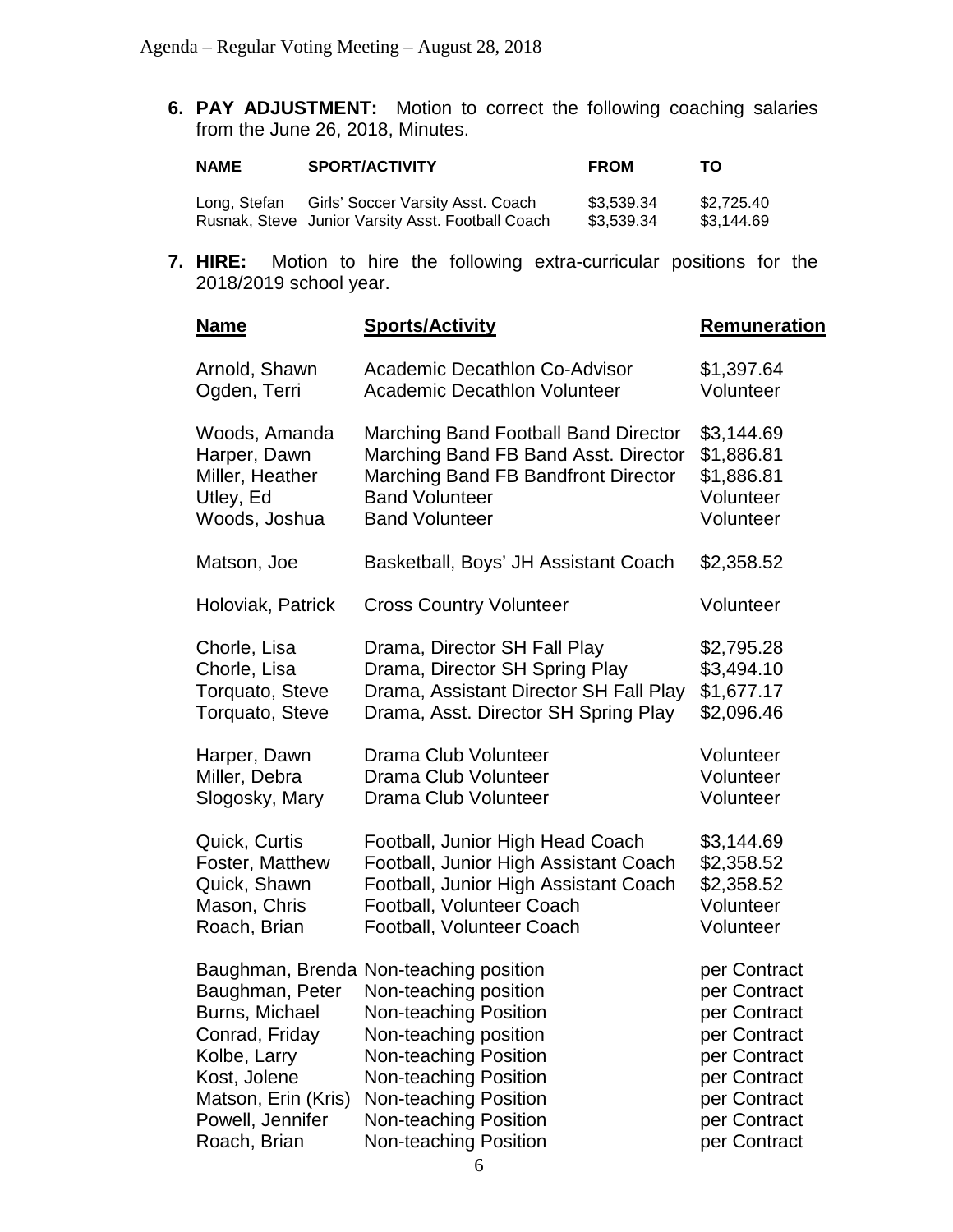| Wasilko, George<br>Wood, Della | Non-teaching Position<br>Williams, Christina Non-teaching Position<br>Non-teaching Position | per Contract<br>per Contract<br>per Contract |
|--------------------------------|---------------------------------------------------------------------------------------------|----------------------------------------------|
| Belko, Meili<br>Petro, Tom     | Soccer, Junior High Girls' Head Coach<br>Soccer, Volunteer Coach                            | \$2,725.40<br>Volunteer                      |
| Markel, Chelsey                | <b>Volleyball, Varsity Assistant Coach</b>                                                  | \$2,725.40                                   |

**8. HIRE:** Motion to approve the following technology liaisons for the 2018/2019 school year.

| <b>Name</b>    | <b>Remuneration</b> |
|----------------|---------------------|
| Parks, Terry   | \$698.82            |
| Kephart, Julie | \$698.82            |
| Sypa, Greg     | \$698.82            |
| Raker, Barry   | \$698.82            |
|                |                     |

- **10. ATHLETIC STUDENT HANDBOOK:** Motion to approve the 2018/2019 Athletic Student Handbook.
- **11. COACHES' MANUAL:** Motion to approve the 2018/2019 Coaches' Manual.
- H. TECHNOLOGY \* Mr. Massung and Mrs. Droll

### I. OTHER

### **CONSENT AGENDA**

**Note: All matters taken under this section are considered routine, and action will be taken with one motion. There will be no separate discussion of these Agenda items, and items will not be considered separately. Please refer to the Consent Agenda.**

A motion was made by Mr. Jeffries and seconded by Mrs. Lamb to approve the Consent Agenda. **ROLL CALL VOTE: YES – 9, NO – 0; motion carried unanimously.**

The following motions were pulled from the Consent Agenda for further discussion.

- A. BUDGET, FINANCE & TRANSPORTATION \*Mr. Miller & Mr. Curtis
- **5. QUESTEQ SERVICE AGREEMENT:** Motion to renew a five (5) year Service Agreement between Philipsburg-Osceola Area School District and Questeq, Inc., beginning January 1, 2019, and through December 31, 2024, totaling \$1,753,854.